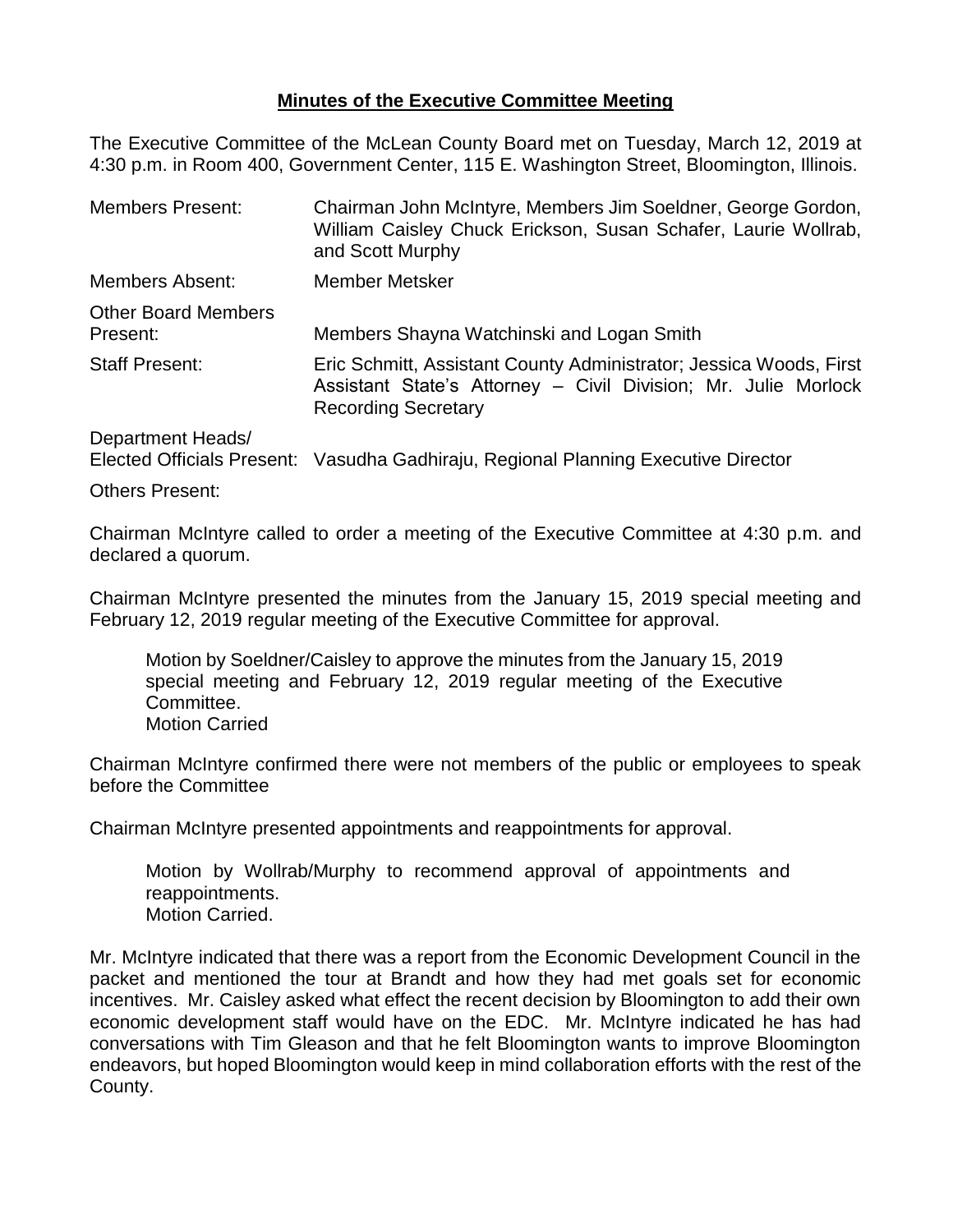Executive Committee Minutes March 12, 2019 Page **2** of **8**

Ms. Vasudha Gadhiraju, Executive Director of the McLean County Regional Planning Commission presented an update on projects they are working on. She summarized key projects they are working on including:

- City of Bloomington and Town of Normal Comprehensive Plans
- Enhanced Greenways efforts
- A Community Forum on Smart Cities How to Plan for Multimodality;
- BN Vitals a regional dashboard to monitor economic health of community
- Regional Open Data Facilitation
- Organizing United States 2020 Census programs including working on ways to make sure hard to count populations including college students, homeless and rural population are included
- Bicycle and Pedestrian Counters
- Good to go Commuter Challenge
- Complete Streets/Transit Supportive Development
- Health and Corridor training planning
- Working with Connect Transit to develop a short range transit plan
- Regional coordinator for human service transportation plan for McLean County, Ford County, Logan County, Kankakee County and Livingston County to help rural residence can access urban facilities and services
- Vision Zero Action Plan

Ms. Gadhiraju discussed the regional housing initiative. She stated they did a study in 2017 and found that the housing demand is slowing down and that we have housing stock above what we need today, however the kind of stock being built it not what is needed. She indicated that McLean County is affordable but has less availability for lower income and seniors on fixed income. She stated that after the study was done they developed an advisory committee that consists of an Affordable and Supportive Housing Group, a Housing Staff Group and an Innovative Housing Solutions Group. She indicate that the first order of business was defining affordable housing and then proceeded to go over the dimensions of affordable housing:

- Income not just low income but market rate affordable
- Provider public, non-profit and private
- Housing new vs. existing most affordable housing is existing housing
- Typology multi-family housing, single-family housing, specialized housing. She indicated that affordable housing is not just apartment type housing
- Funding Federal, State, Local and private dollars are involved in process. She indicated that most of it is still private dollars

- She indicated in order to provide accurate facts and figures; we have to look at hard to get information such as income-qualified units. She stated we have 3,667 income-qualified units, which is about 5% of total housing units, and the need is close to 20%. She indicated that most of the 5% is not public housing but private housing through LIHTC (Low Income Housing Tax Credits), PBRA (Project Based Rental Assistance) and other credits and those are coming up for expiration in the next 5 years. She stated that we have to be proactive about expiring credits. She also discussed the Community Development Block Grant Consolidated Plan and how they are working to unify this so each community is not applying for grant. She indicated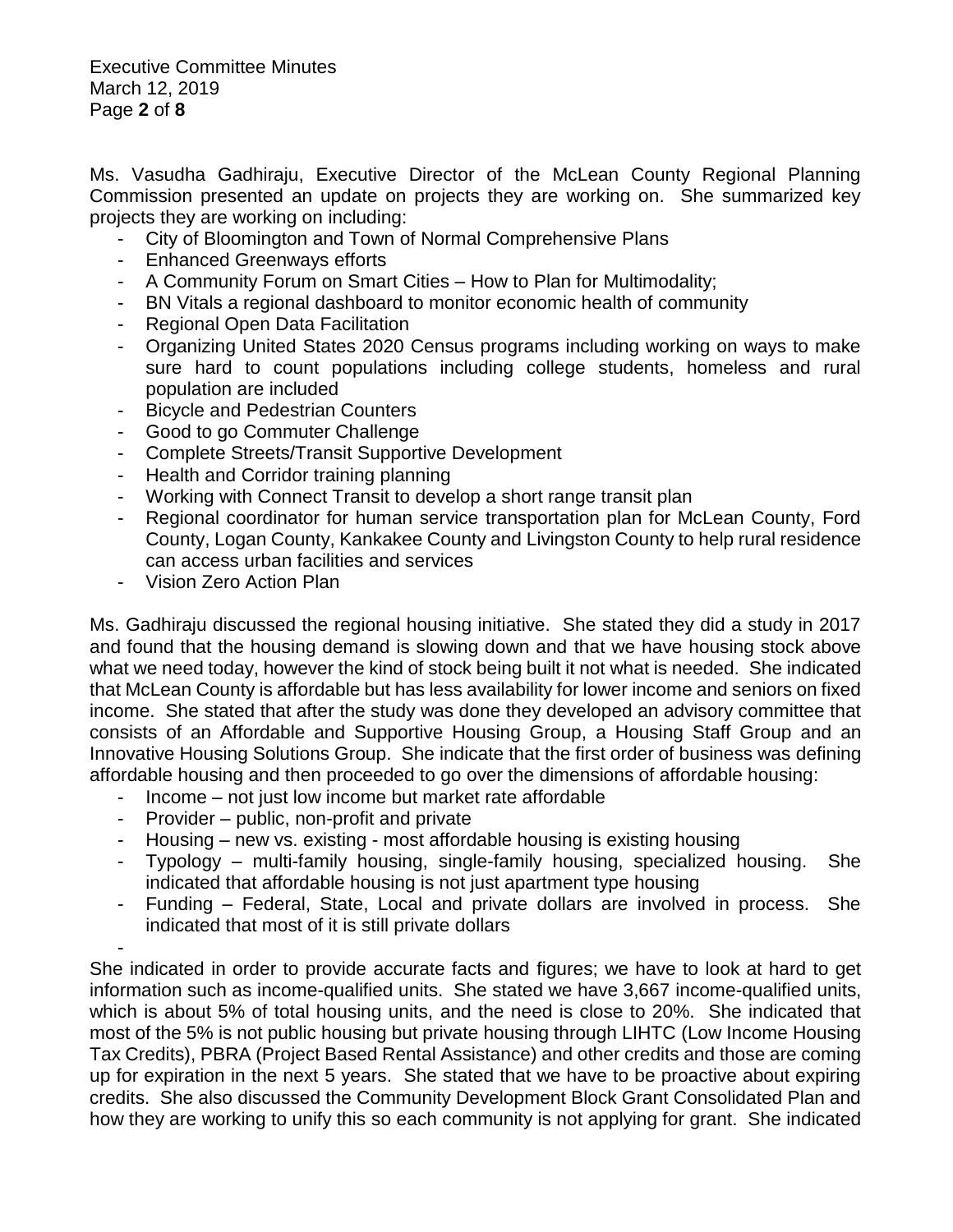Executive Committee Minutes March 12, 2019 Page **3** of **8**

that grant dollars have dropped from over 2 million in 1975 in this program to just over 500,000, so efficiency is needed. She indicated that they are pursuing grant opportunities to improve efforts in rural communities and as part of data efforts; they have been actively identifying ways to assist rural communities. She next went over ways they have updated their web site to provide resources for the community. She indicated that the population in rural McLean County are not diminishing compared to the rest of the rural communities in Illinois so they are working to gather data on rural areas in McLean County and how best to help those residents. She opened it up for questions.

Ms. Wollrab asked her how SHOWBUS plays into regional transportation. Ms. Gadhiraju indicated that funding transportation for rural communities has not been a priority and because of that, many funding sources have disappeared so SHOWBUS has expanded to incorporate route that use to be handled by non-profits. She said that SHOWBUS is now serving 9 counties and provides a crucial rural service in our community. Mr. Erickson asked who the representatives for the County are on the Regional Planning Commission. Ms. Gadhiraju indicated that Mr. Jim Fruin, Ms. Barb Bittner and Ms. Mary Kramp are the County representatives. Mr. Gordon asked about definitions of expiring housing. Ms. Gadhiraju went over them. Ms. Schafer asked if she could provide examples of expiring housing. Ms. Gadhiraju said she did not have a list. Mr. Soeldner asked her how businesses that close in rural areas affect regional planning and metrics. Ms. Gadhiraju indicated they affect them significantly so they want to study rural communities closely before they do the next regional planning update. Mr. McIntyre mentioned additional section 8 vouchers and ways housing could help with the FUSE project. Chairman McIntyre thanked her for her presentation.

Mr. Gordon presented for action a request to approve an Emergency Appropriation Ordinance Amending the McLean County Fiscal Year 2019 Combined Annual Appropriation and Budget Ordinance General Fund 0001 Court Services Department 0022.

Motion by Gordon/Caisley to recommend approval of an Emergency Appropriation Ordinance Amending the McLean County Fiscal Year 2019 Combined Annual Appropriation and Budget Ordinance General Fund 0001 Court Services Department 0022 Motion Carried.

Mr. Gordon presented for action a request to approve a renewal of IDPA IV-D Grant / Intergovernmental Agreement 2018-55-07 KM with the Illinois Department of Healthcare and Family Services

Motion by Gordon/Schafer to recommend approval of a renewal of IDPA IV-D Grant / Intergovernmental Agreement 2018-55-07 KM with the Illinois Department of Healthcare and Family Services Motion Carried.

Mr. Gordon presented for action a request to approve an Emergency Appropriation Ordinance Amending the McLean County Fiscal Year 2018 Combined Annual Appropriation.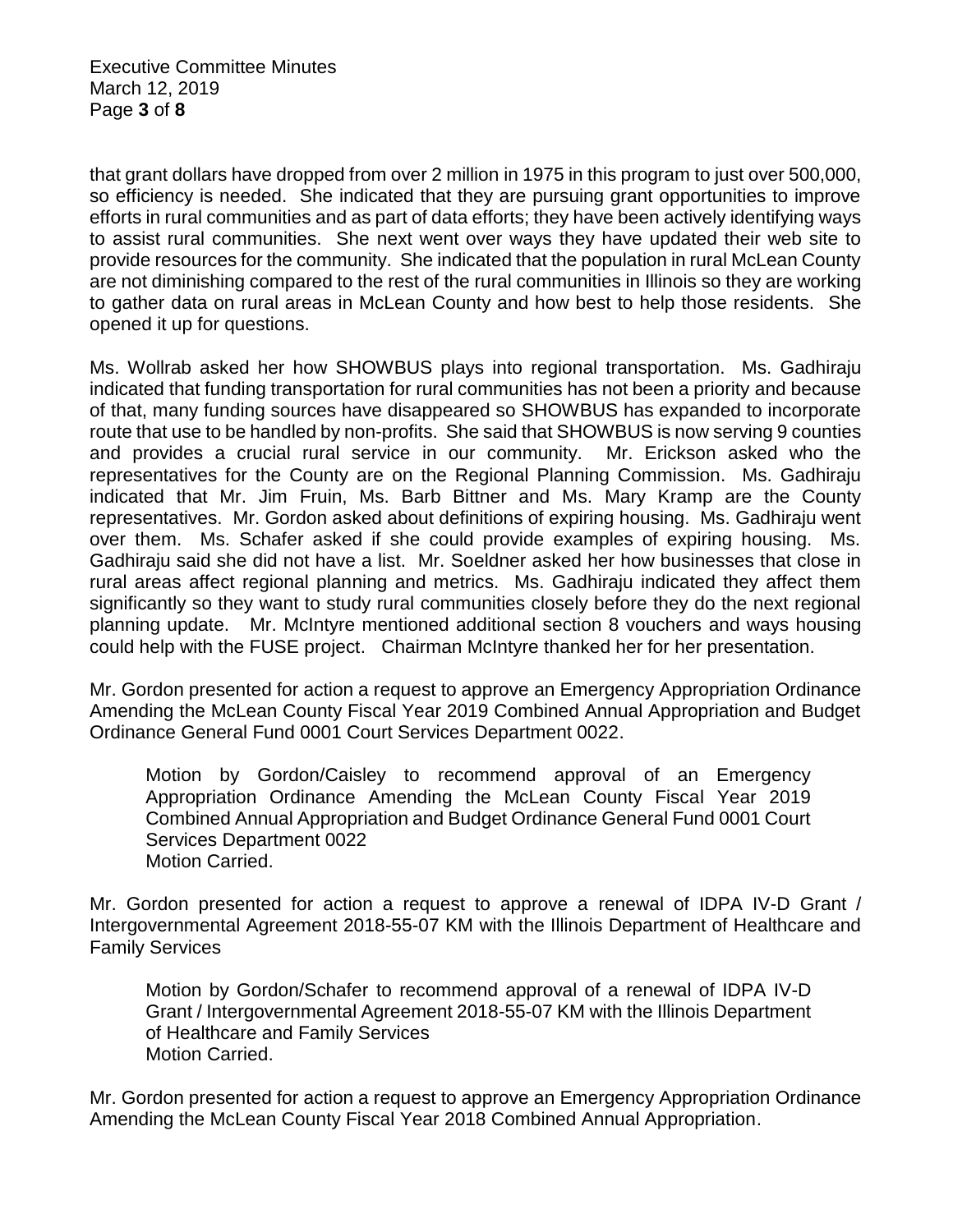Executive Committee Minutes March 12, 2019 Page **4** of **8**

> Motion by Gordon/Wollrab to recommend approval of an Emergency Appropriation Ordinance Amending the McLean County Fiscal Year 2018 Combined Annual Appropriation Motion Carried.

Mr. Gordon indicated the Justice Committee had nothing further for the Committee today but would have more items for the Board to consider next week. Chairman McIntyre asked if there were any questions for Mr. Gordon and the Justice Committee, hearing none, he thanked him.

Mr. Jim Soeldner, Chairman of the Finance Committee, presented for action a request to approve an Emergency Appropriation Ordinance Amending the McLean County Fiscal Year 2019 Combined Annual Appropriation and Budget Ordinance General Fund 0001, Animal Control 0032, General Fund County Board 0001

Motion by Soeldner/Gordon to recommend approval of an Emergency Appropriation Ordinance Amending the McLean County Fiscal Year 2019 Combined Annual Appropriation and Budget Ordinance General Fund 0001, Animal Control 0032, General Fund County Board 0001 Motion Carried.

Mr. Soeldner presented for action a request to approve the 2018 Purchase Order Budget Ordinance.

Motion by Soeldner/Murphy to recommend approval of 2018 Purchase Order Budget Ordinance. Motion Carried.

Mr. Soeldner presented for action a request to approve the 2019 Purchase Order Budget Ordinance.

Motion by Soeldner/Wollrab to recommend approval of 2019 Purchase Order Budget Ordinance. Motion Carried.

Mr. Jim Soeldner, Chairman of the Finance Committee, presented for action an Emergency Appropriation Ordinance Amending the McLean County Fiscal Year 2018 Combined Annual Appropriation General Fund 0001, County Clerk 0005-0006.

Motion by Soeldner/Murphy to recommend approval of an Emergency Appropriation Ordinance Amending the McLean County Fiscal Year 2018 Combined Annual Appropriation General Fund 0001, County Clerk 0005-0006. Motion Carried.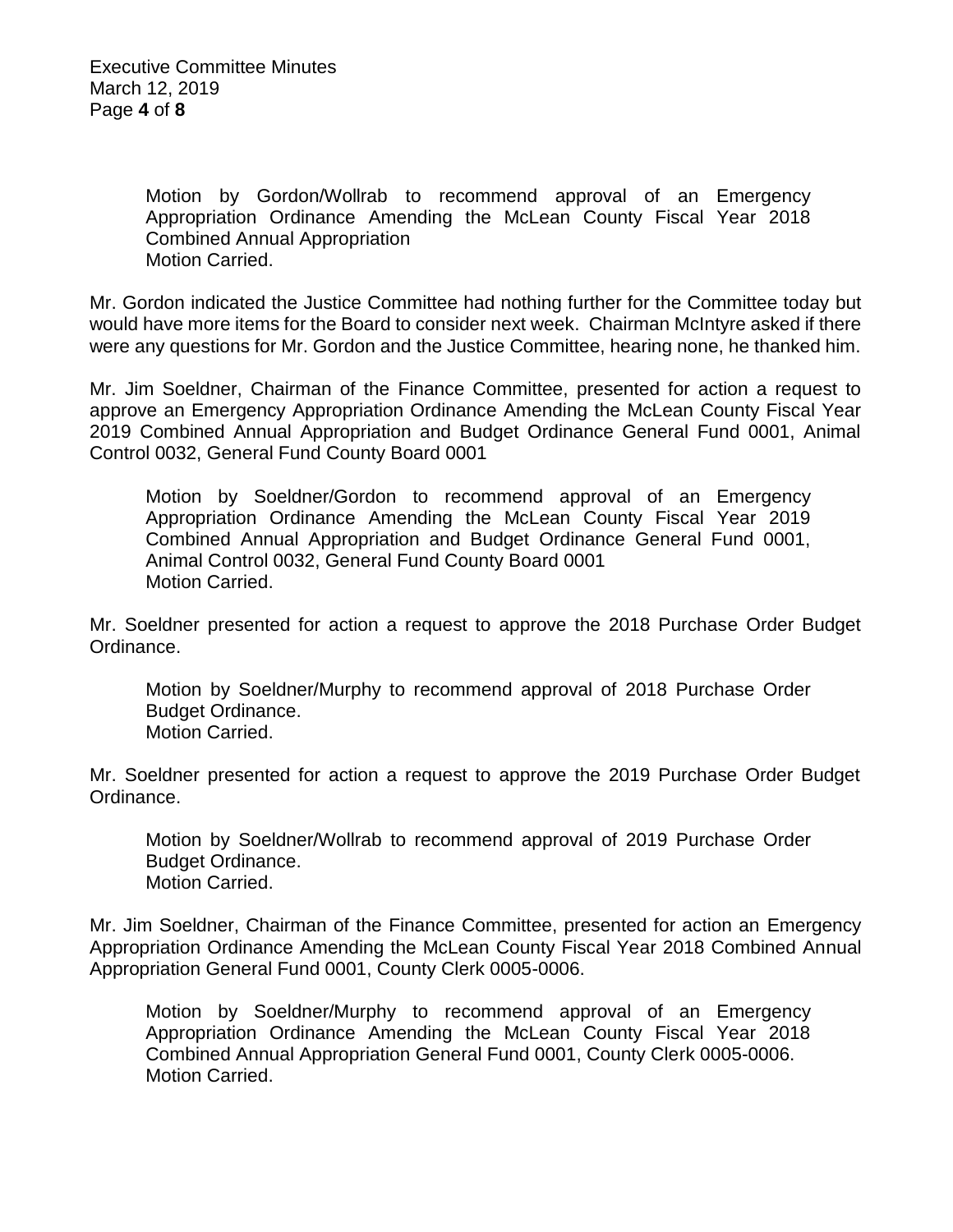Executive Committee Minutes March 12, 2019 Page **5** of **8**

Mr. Soeldner indicated he had no further items for action for the Executive Committee. Chairman McIntyre asked if the Committee had any questions for Mr. Soeldner or the Finance Committee; hearing none, he thanked Mr. Soeldner.

Ms. Susan Schafer, Chairman of the Health Committee presented for action an Emergency Appropriation Ordinance Amending the McLean County Fiscal Year 2018 Combined Annual Appropriation and Budget Ordinance for the Health Department Fund 0112.

Motion by Schafer/Gordon to recommend approval of an Emergency Appropriation Ordinance Amending the McLean County Fiscal Year 2018 Combined Annual Appropriation and Budget Ordinance for the Health Department Fund 0112. Motion Carried.

Ms. Susan Schafer, Chairman of the Health Committee presented for action an Emergency Appropriation Ordinance Amending the McLean County Fiscal Year 2018 Combined Annual Appropriation and Budget Ordinance for the Health Department Fund 0107.

Motion by Schafer/Murphy to recommend approval of an Emergency Appropriation Ordinance Amending the McLean County Fiscal Year 2018 Combined Annual Appropriation and Budget Ordinance for the Health Department Fund 0107. Motion Carried.

Ms. Susan Schafer, Chairman of the Health Committee presented for action an Ordinance by the McLean County Board Amending Chapters 205 and 216 of the McLean County Code. She indicated this was due to the new FDA food code. Ms. Wollrab asked about language used in the amendment and if it was taken from another document. Ms. Schafer said that language was taken directly from new FDA food code but not the entire code, so not much leeway to change specific language. She indicated that the Board of Health had reviewed the language twice and worked with Mr. Trevor Sierra, in the States Attorney's office on the language. Ms. Schafer also indicated that the memo provided by Mr. Anderson did a good job of explaining changes.

Motion by Schafer/Gordon to recommend approval of an Ordinance by the McLean County Board Amending Chapters 205 and 216 of the McLean County Code Motion Carried.

Ms. Schafer indicated the Health Committee had no further items for action but would have items for consideration at the Board meeting next week. Chairman McIntyre asked if there were any questions for Chairman Schafer or the Health Committee; hearing none, he thanked Ms. Schafer.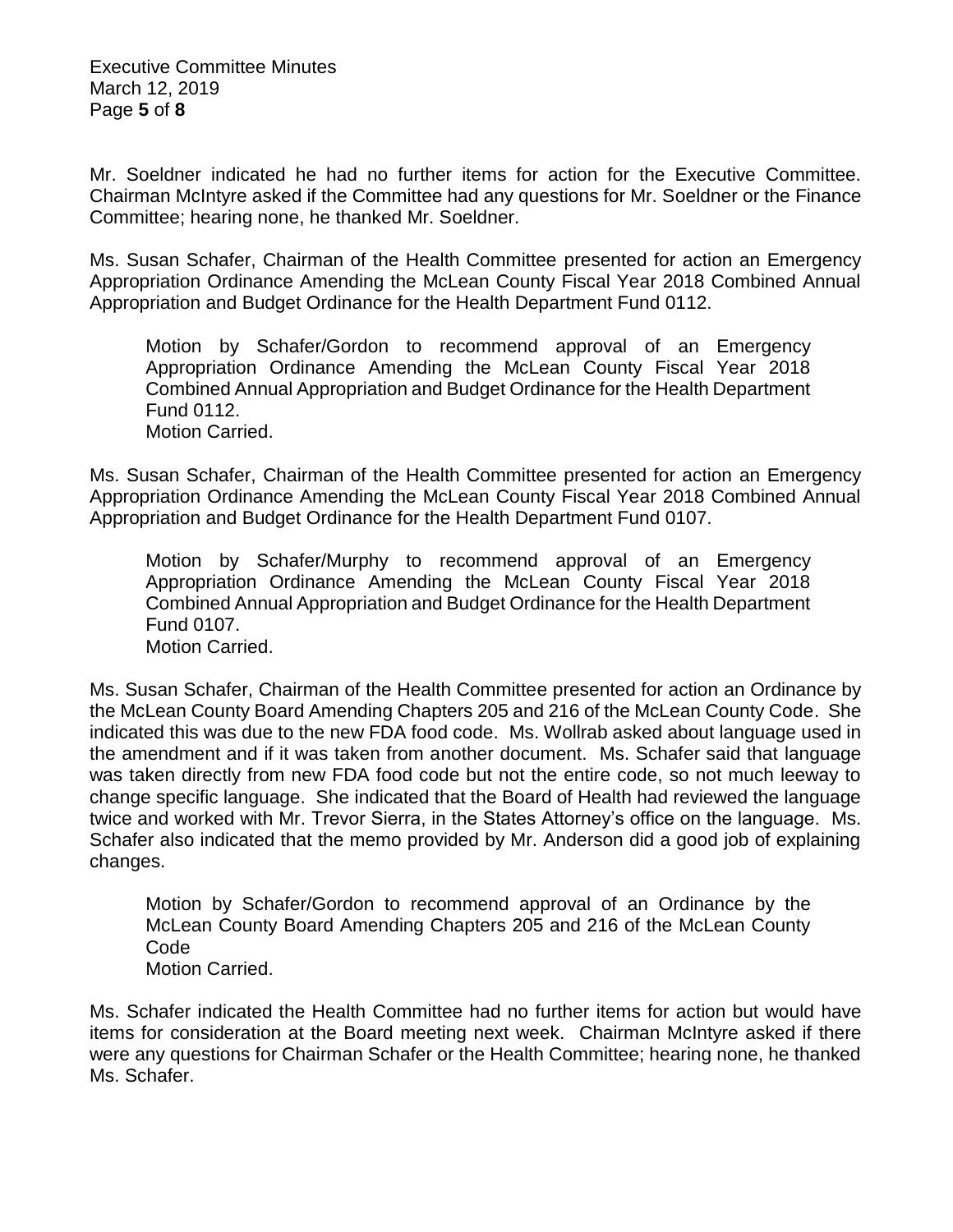Executive Committee Minutes March 12, 2019 Page **6** of **8**

Mr. Erickson, Chairman of the Land Use and Development Committee indicated they had no items for action today but would have items for the Board next week. He thanked Ms. Wollrab for leading the meeting this month in his absence. Chairman McIntyre asked if there were any questions for Mr. Erickson, hearing none, he thanked him.

Mr. William Caisley, Chairman of the Transportation Committee presented for action a request to approve Illinois Department of Transportation (IDOT) FY 2020 Section 5311 Formula Application for Rural Areas Operating Assistance and Illinois State FY 2020 Downstate Operation Assistance Program (DOAP) Application for Rural & Urbanized Areas. Mr. Soeldner asked for information regarding participation in the program as he felt ridership in his area has decreased and wondered if increased marketing might help individuals know what services are offered by SHOWBUS. Mr. Schmitt indicated that Ms. Dick does track ridership and could get those to them. Mr. Schmitt also indicated they could reach out to SHOWBUS about the types of marketing they currently utilize. Mr. Soeldner suggested they bring back use of pamphlets that use to be in the post office and library. Ms. Wollrab said she agreed with Mr. Soeldner but also asked for clarification on the total cost of the program. Mr. McIntyre indicated that they would request that Ms. Dick attend and provide further information to the Board. Mr. Caisley confirmed that Ms. Dick does have ridership figures and budget figures she could provide to the Board as she does to the Transportation Committee. He indicated that she attended the Transportation Committee meeting to answer questions about ShowBus. There was discussion about figures, riders, grant funds and providing more information to the Board. Ms. Schafer indicated that Ms. Dick provided a presentation to the Board several years ago and asked if it would be possible to have her provide a presentation again. Mr. Schmitt said he would reach out to Ms. Dick for the information and asked Committee members to send questions to him to forward to Ms. Dick. It was determined that Staff would send requested information to County Board members prior to the County Board meeting. Mr. McIntyre asked if they were ok moving the item forward to the Board for consideration. Ms. Wollrab indicated she wanted to move it forward but wanted to receive information before consideration next year.

Motion by Caisley/Murphy to recommend approval of Illinois Department of Transportation (IDOT) FY 2020 Section 5311 Formula Application for Rural Areas Operating Assistance and Illinois State FY 2020 Downstate Operation Assistance Program (DOAP) Application for Rural & Urbanized Areas. Motion Carried.

Mr. Caisley presented for action a request to approve Service Agreement between McLean County and Show Bus for the continuation of Rural Public Transportation Service in FY 2020.

Motion by Caisley/Schafer to recommend approval of Service Agreement between McLean County and Show Bus for the continuation of Rural Public Transportation Service in FY 2020, Motion Carried.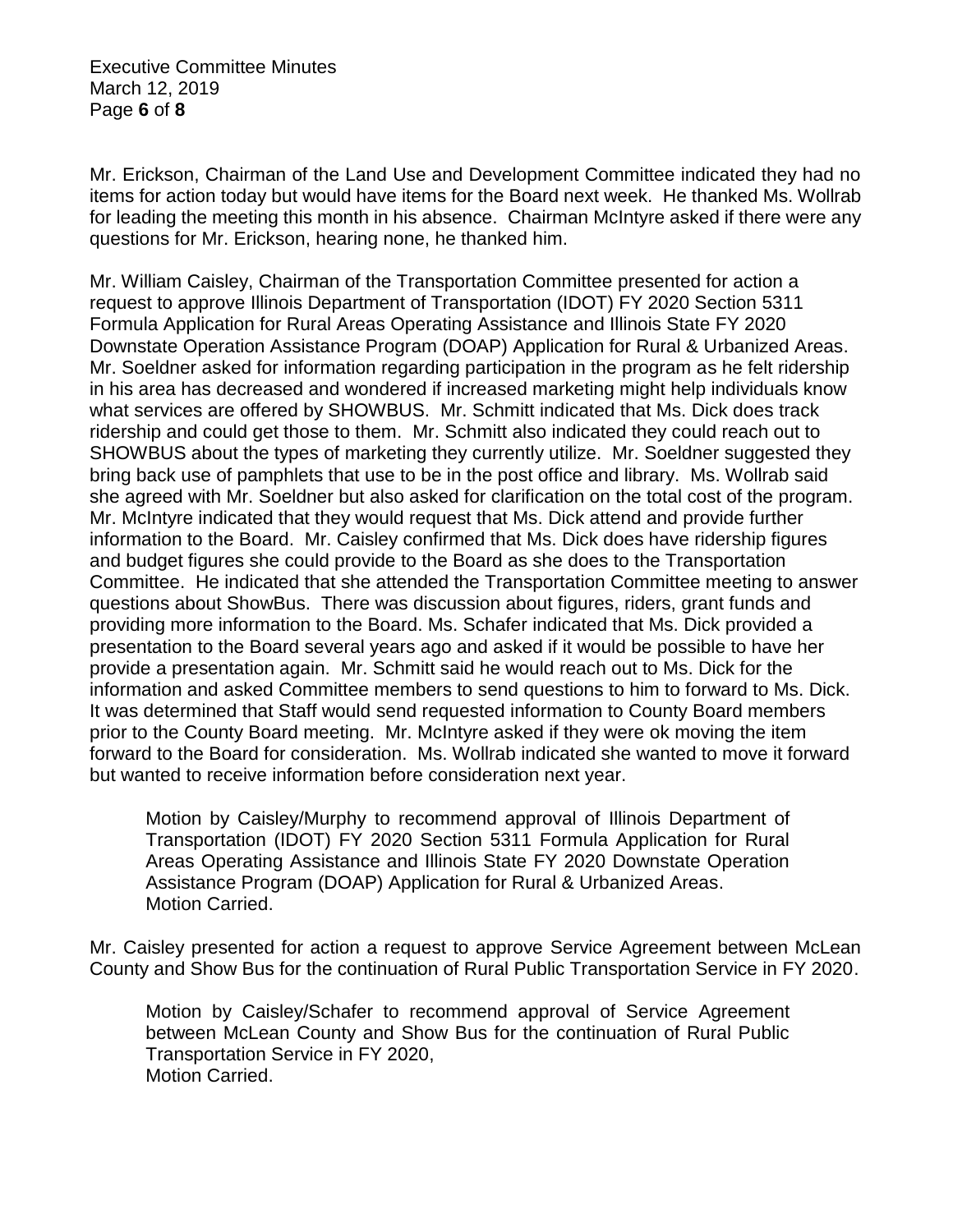Executive Committee Minutes March 12, 2019 Page **7** of **8**

Mr. Caisley presented for action a request to approve revised Vehicle Lease between McLean County and SHOW BUS.

Motion by Caisley/Gordon to recommend approval of revised Vehicle Lease between McLean County and SHOW BUS. Motion Carried.

Mr. Caisley indicated they had no further items for the Committee today but would have items for the Board next week. Chairman McIntyre asked the Committee if they had any question for Mr. Caisley; hearing none, he thanked Mr. Caisley.

Mr. Scott Murphy, Chairman of the Property Committee indicated they had nothing for the Committee today or for the Board next week. Chairman McIntyre asked if there were any questions for Mr. Murphy and the Property Committee; hearing none, he thanked him.

Mr. Eric Schmitt, Assistant County Administrator indicated that he had nothing for the Committee.

Chairman McIntyre asked if there was anything to come before the Committee under Other Business. Hearing nothing, he moved on to payment of the bills.

Chairman McIntyre moved on to the payment of the bills and reminded the Committee that the Regional Planning office budget now falls under the County and presented invoices in the amount of \$588.99 for that department.

## MCLEAN COUNTY BOARD COMMITTEE REPORT PAGE 1 OF 2

AS OF 2/28/2019 **EXPENDITURE SUMMARY BY FUND** 

**Regional Planning** 

**FUND FUND TITLE** 0010 Regional Planning

| <b>PENDING TOTAL</b> | <b>PREPAID TOTAL</b> | <b>FUND TOTAL</b> |  |
|----------------------|----------------------|-------------------|--|
|                      | \$588,99             | \$588.99          |  |
|                      | \$588.99             | \$588.99          |  |

Compten al Merditype

Motion by Wollrab/Caisley to recommend approval of the Regional Planning bills as presented to the Committee by the County Auditor in the amount of \$588.99.

Motion carried.